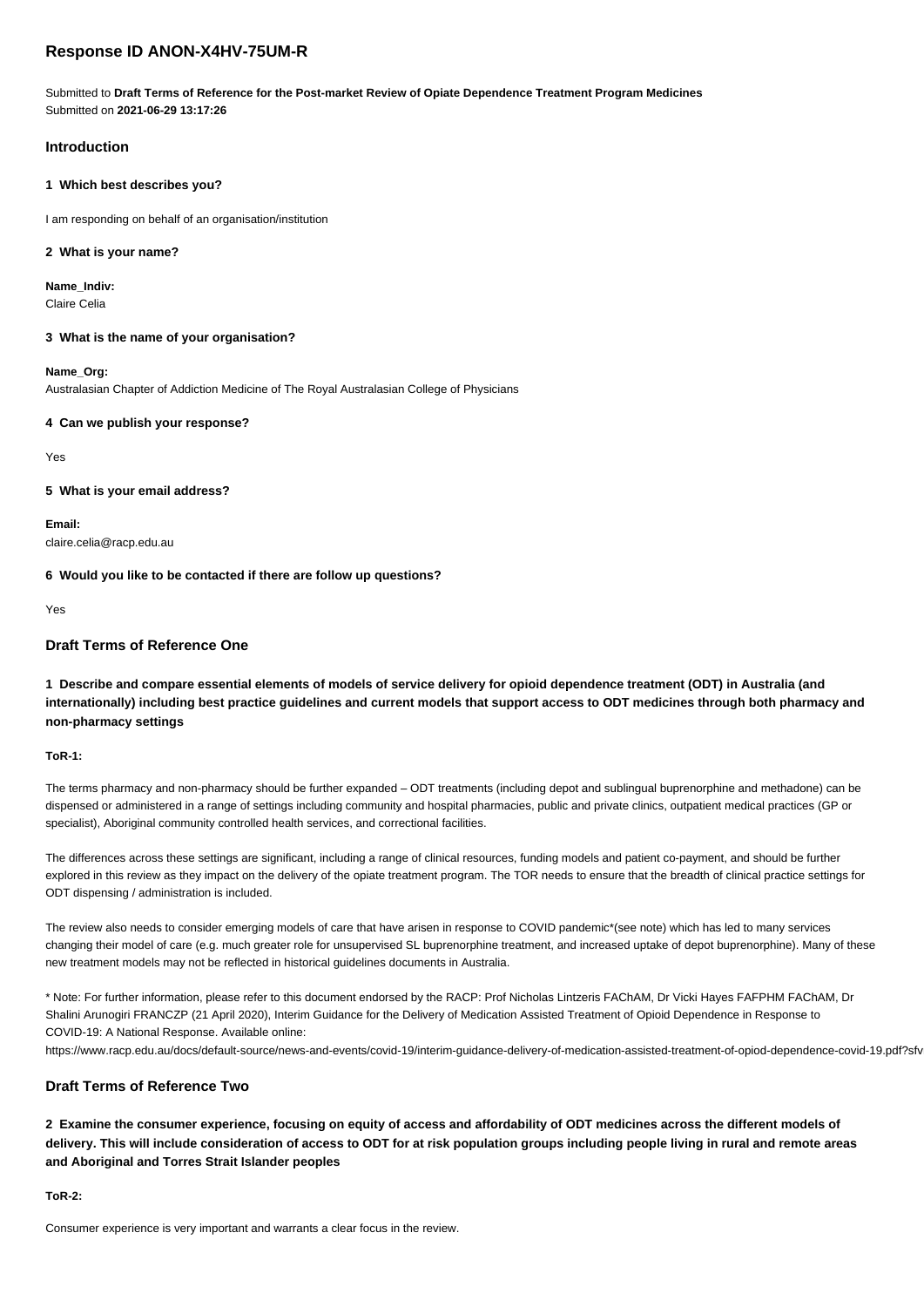Aboriginal and Torres Strait Islander peoples represent approximately 10% of clients receiving pharmacotherapy treatment. (Reference: Australian Institute of Health and Welfare 2021. National Opioid Pharmacotherapy Statistics Annual Data collection. Cat. no. PHE 266.Canberra: AIHW. Viewed 07 April 2021, https://www.aihw.gov.au/reports/alcohol-other-drug-treatment-services/national-opioidpharmacotherapy-statistics)

In addition to rural and remote, and Aboriginal and Torres Strait Islander peoples, the review should also focus upon key at-risk populations, including: • People being released from/going into custody –There exists a national under-treatment in custodial settings of people who should be able to access opiate treatment but cannot, with considerable variation across jurisdictions. At present, about 7% of all Australians receiving opiate treatment are in correctional settings and prescribers located in correctional facilities make up about 3.7% of all prescribers. (Reference: Australian Institute of Health and Welfare 2021. National Opioid Pharmacotherapy Statistics Annual Data collection. Cat. no. PHE 266.Canberra: AIHW. Viewed 07 April 2021, https://www.aihw.gov.au/reports/alcohol-other-drug-treatment-services/national-opioidpharmacotherapy-statistics)

• People who are homeless or at-risk of homelessness. Housing distress is reported by 10-20% of clients in ODT in many services (Reference: E Black, K Mammen, R Deacon, A Dunlop, M Montebello, D Reid, N Ezard and N Lintzeris. Title: "The MAData Project: Characteristics of clients attending AoD services in 5 Local Health Districts in NSW". Paper presented at Hobart APSAD 2019 National Conference), and impacts upon access to take-away medications and dispensing arrangements (e.g. difficulties in safely storing ODT medications). People who are homeless have identified high levels of substance use and other comorbidities, and experience considerable financial hardship preventing many from being able to afford private ODT.

• People with concomitant chronic pain and opioid dependence. We are seeing increasing numbers of chronic pain patients entering ODT – a trend that is likely to increase with the introduction of real time prescription monitoring. For many such patients, once a day dosing of methadone or SL buprenorphine is NOT optimal treatment for pain management, with many patients requiring split doses (twice a day dosing) - creating difficulties with adherence to current guidelines in many jurisdictions. This clearly impacts upon dosing conditions for such patients. Furthermore, the existing financial conditions of payment for ODT disadvantages them from financial conditions when they previously accessed other prescription opioids (e.g. oxycodone).

In addition to examining consumer voices, we also believe that the TOR should be broadened to include examining and understanding the experience of clinicians working in delivering ODT, including medical practitioners (general practitioners and addiction medicine physicians), pharmacists, and nursing staff. The challenges in providing affordable and sustainable treatment for consumers often requires innovative approaches, but also creates considerable stress for clinicians in this field. It is important that the review understands the issues confronting service providers as well as consumers.

# **Draft Terms of Reference Three**

**3 Explore the utilisation of PBS subsidised ODT medicines in Australia, including funding and costs incurred in the supply and dispensing of Opiate Dependence Treatment Program (ODTP) medicines in pharmacy and non-pharmacy settings. This will include examination of current PBS restriction criteria and the impact of the listing of modified release buprenorphine injections on the PBS ODTP**

#### **ToR-3:**

This aspect should particularly explore unsupervised models of SL buprenorphine–naloxone treatment – as this treatment is the predominant approach internationally (e.g. USA, France), and whilst this has been technically possible in many states across Australia, it has remained under-utilised before the advent of COVID pandemic, where we have seen many services move to unsupervised dosing (e.g. attending a pharmacy once a week, once a fortnight or once a month, with take-away doses on other days). Since COVID, we have seen a marked increase in unsupervised treatment (e.g. >60% SL buprenorphine clients in some services. Reference: Lintzeris N, Deacon R, Hayes V et al. The impact of COVID-19 upon opioid agonist treatment services in south east Sydney, Australia: an evaluation of service changes and patient outcomes. Paper under review Drug and Alcohol Review. 2021) – and this greater emphasis on unsupervised dosing should be considered by the Review moving forward.

Another key area that should be examined is the role of staged supply at pharmacy settings – whereby pharmacists are reimbursed for dispensing high risk medications (e.g. benzodiazepines, prescription opioids) on a daily basis for patients increasing medication adherence and patient safety. However, the opportunity for accessing staged supply with ODT medications has not been possible due to Commonwealth legislation regarding this scheme. Staged supply provides an ideal opportunity to reimburse pharmacists for their labour, without shifting the cost to consumers.

### **Draft Terms of Reference Four**

# **4 Propose alternative service delivery arrangements for access to ODT medicines, with an aim of identifying an accessible, cost-effective and efficient ODTP for both consumers and the Australian Government**

#### **ToR-4:**

We support this section of the TOR.

It is particularly relevant to depot buprenorphine and sublingual buprenorphine-naloxone medications, where there are opportunities to consider safe and effective alternative approaches.

Introduction of depot enables doctor and nurse administration without direct involvement of pharmacists. In some instances, pharmacists will also be involved in dispensing, and sometimes in administering depot buprenorphine. At present however, there is no clear model for reimbursement of health professionals. Existing Medicare arrangements for nurse practitioners are not adequate to sustain such a model of care. Similarly, for GPs and addiction medicine physicians, existing Medicare items do not sufficiently reimburse activity and serve as a disincentive for involvement in this treatment approach. There is no payment option for pharmacists at present outside of consumer fees.

The review should consider Staged Supply (instalment dispensing) for ODT medications (methadone and SL buprenorphine products) where treatment involves supervised dosing.

The review should also consider listing SL buprenorphine-naloxone to a S85 medication (instead of a S100 listing) when dosing is not regularly supervised (e.g.,